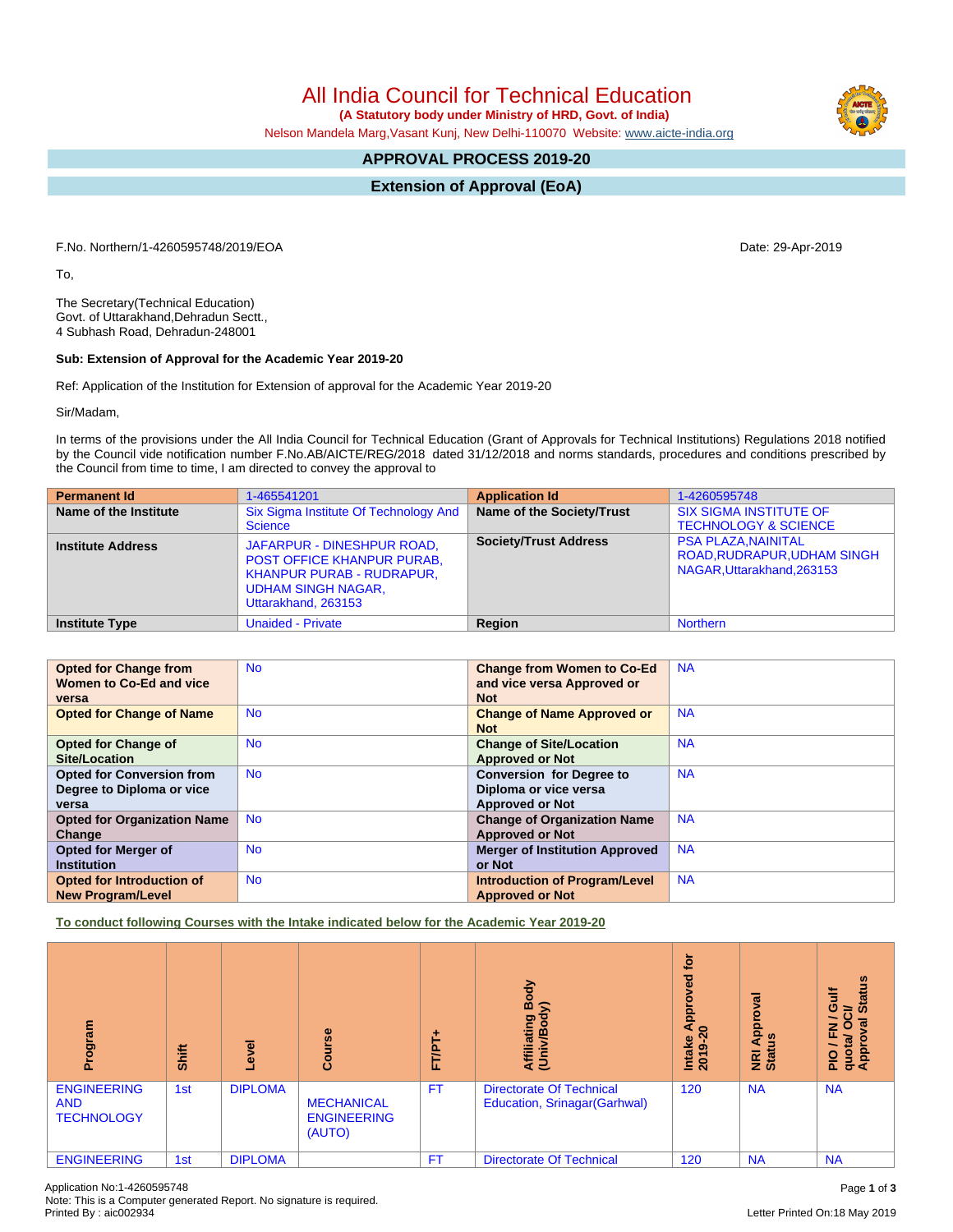| <b>AND</b><br><b>TECHNOLOGY</b>                       |     |                | <b>MECHANICAL</b><br><b>ENGINEERING</b><br>(PROD) |           | Education, Srinagar (Garhwal)                             |     |           |           |
|-------------------------------------------------------|-----|----------------|---------------------------------------------------|-----------|-----------------------------------------------------------|-----|-----------|-----------|
| <b>ENGINEERING</b><br><b>AND</b><br><b>TECHNOLOGY</b> | 1st | <b>DIPLOMA</b> | <b>CIVIL</b><br><b>ENGINEERING</b>                | <b>FT</b> | Directorate Of Technical<br>Education, Srinagar (Garhwal) | 60  | <b>NA</b> | <b>NA</b> |
| <b>ENGINEERING</b><br><b>AND</b><br><b>TECHNOLOGY</b> | 1st | <b>DIPLOMA</b> | <b>ELECTRICAL</b><br><b>ENGINEERING</b>           | <b>FT</b> | Directorate Of Technical<br>Education, Srinagar (Garhwal) | -60 | <b>NA</b> | <b>NA</b> |
| <b>ENGINEERING</b><br><b>AND</b><br><b>TECHNOLOGY</b> | 1st | <b>DIPLOMA</b> | <b>ELECTRONIC</b><br><b>ENGINEERING</b>           | <b>FT</b> | Directorate Of Technical<br>Education, Srinagar (Garhwal) | 60  | <b>NA</b> | <b>NA</b> |

+FT –Full Time,PT-Part Time

| <b>Deficiencies Noted based on Self Disclosure</b> |                   |  |  |  |
|----------------------------------------------------|-------------------|--|--|--|
| <b>Particulars</b>                                 | <b>Deficiency</b> |  |  |  |
| <b>Library Facilities</b>                          |                   |  |  |  |
| Volumes                                            | Yes               |  |  |  |
|                                                    |                   |  |  |  |
|                                                    |                   |  |  |  |

#### **\***Please refer Deficiency Report for details

**SIX SIGMA INSTITUTE OF TECHNOLOGY AND SCIENCE** is hereby informed to submit the compliance of the deficiencies mentioned above to the Regional Office within a period of **6 months** from the date of issuance of this letter failing which the council shall initiate strict action as defined in Approval Process Handbook 2019-20 during the subsequent Academic Year.

In case of any differences in content in this Computer generated Extension of Approval Letter, the content/information as approved by the Executive Council / General Council as available on the record of AICTE shall be final and binding.

Strict compliance of Anti-Ragging Regulation: - Approval is subject to strict compliance of provisions made in AICTE Regulation notified vide F. No. 37- 3/Legal/AICTE/2009 dated July 1, 2009 for Prevention and Prohibition of Ragging in Technical Institutions. In case Institution fails to take adequate steps to Prevent Ragging or fails to act in accordance with AICTE Regulation or fails to punish perpetrators or incidents of Ragging, it will be liable to take any action as defined under clause 9(4) of the said Regulation.

#### **It is mandatory to comply all the essential requirements as given in APH 2019-20(appendix 6)**

NOTE: If the State Government / UT / DTE / DME has a reservation policy for admission in Technical Education Institutes and the same is applicable to Private & Self-financing Technical Institutions, then the State Government / UT/ DTE / DME shall ensure that 10 % of Reservation for EWS would be operational from the Academic year 2019-20 without affecting the percentage reservations of SC/ST/OBC/General . However, this would not be applicable in the case of Minority Institutions referred to the clause (1) of Article 30 of **Constitution of India.**

> **Prof. A.P Mittal Member Secretary, AICTE**

Copy to:

- **1. The Director Of Technical Education\*\*, Uttarakhand**
- **2. The Registrar\*\*,** Directorate Of Technical Education, Srinagar(Garhwal)